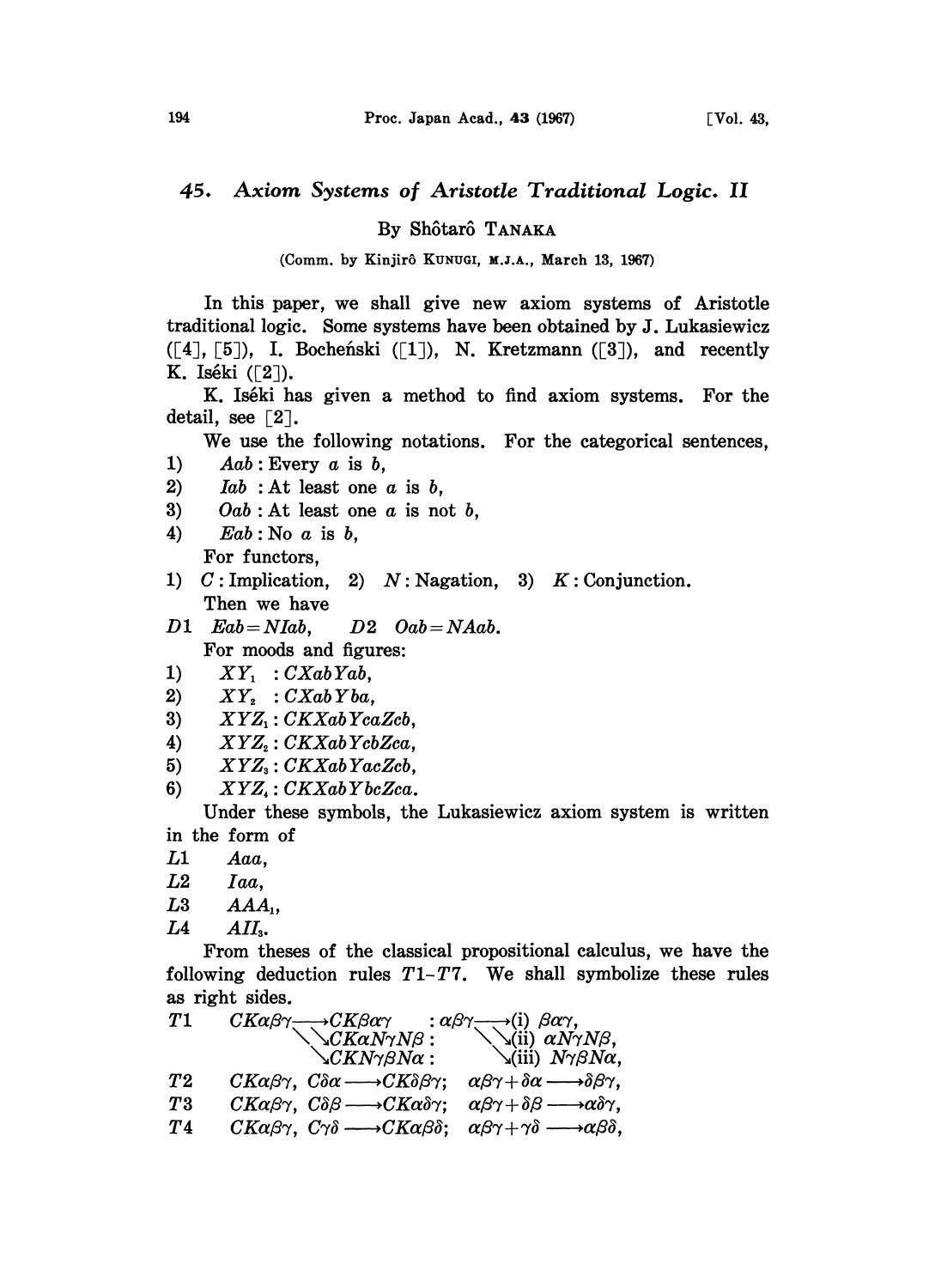No. 3] Axiom Systems of Aristotle Traditional Logic. II 195

T5  $C\alpha\beta \longrightarrow CN\beta N\alpha$ ;  $\alpha\beta \longrightarrow N\beta N\alpha$ ,  $T6$  $CK\alpha\beta\gamma$ .  $\alpha \longrightarrow C\beta\gamma;$  $\alpha\beta\gamma+\alpha \longrightarrow \beta\gamma$ . T7  $CK\alpha\beta\gamma$ ,  $\beta \longrightarrow C\alpha\gamma$ ;  $\alpha\beta\gamma+\beta \longrightarrow \alpha\gamma$ . Theorem 1. Under the deduction rule  $T1$ , we have the following deductively equivalent groups G1-GS:  $G1$   $AAA$ ,  $AOO$ ,  $OAO$ <sub>3</sub>,  $G2$   $EAE_1$   $EIO_2$   $IAI_3$ ,  $G3$   $AAI_1$   $AEO_2$   $EAO_3$ ,<br>  $G4$   $EAO_1$   $EAO_2$   $AAI_3$ ,  $EAO_1$   $EAO_2$   $AAI_3$ <br> $EIO_1$   $EAE_2$   $AII_3$ .  $G5$   $EIO$ ,  $EAE$ ,  $G6$   $AII_1$   $AEE_2$   $EIO_3$ , G7 AEE, EIO, IAL, G8 AAL AEO, EAO,. **Proof.** Under the deduction rule  $T1$ , we have  $R1$   $XYZ_1 \longrightarrow (i)$   $XNZNY_2$   $(T1$  (ii)),  $\bigvee$ (ii) *NZYNX*<sup>2</sup> (*T*1 (iii)),  $R2$   $XYZ_2 \longrightarrow (i)$   $XNZNY_1$   $(T1$   $(ii))$ ,  $\bigvee$ (ii)  $\overrightarrow{YNZNX}$  (T1 (iii), T1 (i)), R3  $XYZ_3 \longrightarrow (i)$   $NZXNY_2$  (T1 (ii), T1 (i)),<br> $\bigcup (ii)$   $NZYNX_1$  (T1 (iii)),  $R4$   $XYZ_{\scriptscriptstyle{A}} \longrightarrow$  (i)  $NZXNY_{\scriptscriptstyle{A}}$  (T1 (ii), T1 (i)),  $\sim$ (ii) YNZNX, (T1 (iii), T1 (i)). For example, we can change  $AAA_1$  into the following thesis containing N by R1, and further can eliminate the functor N, by  $D1$ .  $ANANA_2 \longrightarrow AOO_2$  (R1 (i), D1),  $NAANA_3 \longrightarrow OAO_3$  (R1 (ii), D1). Similarly we have  $AOO_2 \longrightarrow ANONO_1 \longrightarrow AAA_1$  (R2 (i), D1),  $\longrightarrow NOONA_s \longrightarrow OAO_s$  (R2 (ii), D1),  $OAO_3 \longrightarrow ONONA_2 \longrightarrow AOO_2$  (R3 (i), D1),<br> $\longrightarrow NOANO_1 \longrightarrow AAA_1$  (R3 (ii), D1). Therefore  $AAA_1$ ,  $AOO_2$ , and  $OAO_3$  are deductively equivalent each other under  $T1$ . By the same method, we have  $EAE_1 \longrightarrow ENENA_2 \longrightarrow EIO_2 \quad (R1 \ (i), \ D1, \ D2),$  $NEANE<sub>3</sub>$   $\longrightarrow$   $\overline{IAI<sub>3</sub>}$   $\qquad \qquad$   $(R1 \text{ (ii)}, D1),$  $EIO_z \longrightarrow ENONI_1 \longrightarrow EAE_1$  (R2 (i), D1, D2),  $\longrightarrow$ INONE<sub>3</sub>  $\longrightarrow$ IAI<sub>3</sub> (R<sub>2</sub> (ii), D<sub>1</sub>, D<sub>2</sub>),  $IAI_{3} \longrightarrow NIINA_{2} \longrightarrow ED_{2} \quad (R3 \text{ (i)}, D1, D2),$  $\rightarrow$ NIANI,  $\rightarrow$ EAE, (R3 (ii), D1),  $AAI_1 \longrightarrow ANINA_2 \longrightarrow AEO_2$  (R1 (i), D1, D2),  $\rightarrow$ NIAN $A_3 \rightarrow EAO_3$  (R1 (ii), D1, D2),  $AEO_2 \longrightarrow ANONE_1 \longrightarrow AAI_1$  (R2 (i), D1, D2),  $\longrightarrow$   $ENONA_3 \longrightarrow EAO_3$  (R2 (ii), D2),  $EAO_s \longrightarrow NOENA_s \longrightarrow AEO_s$  (R3 (i), D2),<br> $NOANE_s \longrightarrow AAI_s$  (R3 (ii), D1, D2),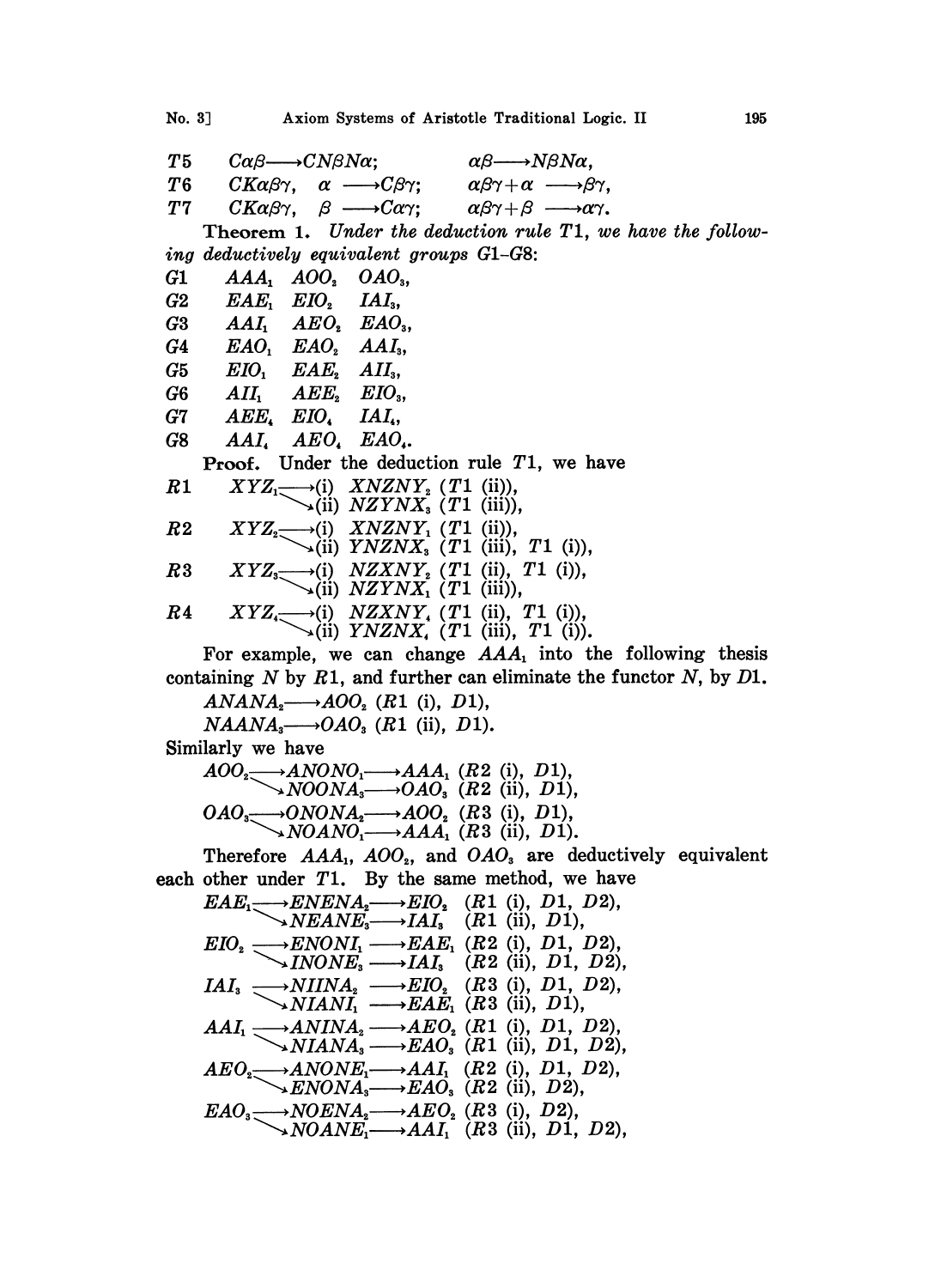| Vol. | π<br>71 |
|------|---------|
|------|---------|

| $EAO_1 \longrightarrow ENONA_2 \longrightarrow EAO_2$ (R1 (i), D2),<br>$NOANE_3 \longrightarrow AAI_3$ (R1 (ii), D1, D2),                                                                                                                |                                                                                                                           |
|------------------------------------------------------------------------------------------------------------------------------------------------------------------------------------------------------------------------------------------|---------------------------------------------------------------------------------------------------------------------------|
|                                                                                                                                                                                                                                          |                                                                                                                           |
| $EAO_2 \longrightarrow ENONA_1 \longrightarrow EAO_1$ (R2 (i), D2),<br>$\longrightarrow ANONE_3 \longrightarrow AAI_3$ (R2 (ii), D1, D2),                                                                                                |                                                                                                                           |
| $AAI_s \longrightarrow NIANA_s \longrightarrow EAO_s$ (R3 (i), D1, D2),                                                                                                                                                                  |                                                                                                                           |
|                                                                                                                                                                                                                                          | $\rightarrow NIANA_1 \rightarrow EAO_1$ (R3 (ii), D1, D2),                                                                |
|                                                                                                                                                                                                                                          |                                                                                                                           |
| $EIO_1 \longrightarrow ENONI_2 \longrightarrow EAE_2$ (R1 (i), D1, D2),<br>$\longrightarrow NOINE_3 \longrightarrow AII_3$ (R1 (ii), D1, D2),                                                                                            |                                                                                                                           |
|                                                                                                                                                                                                                                          |                                                                                                                           |
| $EAE_2 \longrightarrow ENENA_1 \longrightarrow EIO_1$ (R2 (i), D1, D2),<br>$\longrightarrow ANENE_3 \longrightarrow AII_3$ (R2 (ii), D1),                                                                                                |                                                                                                                           |
| $All_3 \longrightarrow NIANI_2 \longrightarrow EAE_2$ (R3 (i), D1),<br>$\longrightarrow NIINA_1 \longrightarrow EIO_1$ (R3 (ii), D1,                                                                                                     |                                                                                                                           |
|                                                                                                                                                                                                                                          | $(R3$ (ii), $D1, D2$ ),                                                                                                   |
| $AII_1 \longrightarrow ANINI_2 \longrightarrow AEE_2$                                                                                                                                                                                    | $(R1 \t(i), D1),$                                                                                                         |
|                                                                                                                                                                                                                                          | $\bigvee$ <i>NIINA</i> <sub>3</sub> $\longrightarrow$ <i>EIO</i> <sub>3</sub> ( <i>R</i> 1 (ii), <i>D</i> 1, <i>D</i> 2), |
| $AEE_2 \longrightarrow ANENE_1 \longrightarrow AII_1$ (R2 (i), D1),<br>$\rightarrow ENENA_3 \longrightarrow EIO_3$ (R2 (ii), D1, D2),                                                                                                    |                                                                                                                           |
|                                                                                                                                                                                                                                          |                                                                                                                           |
| $EIO_3 \longrightarrow NOENI_2 \longrightarrow AEE_2$ (R3 (i), D1, D2),                                                                                                                                                                  |                                                                                                                           |
|                                                                                                                                                                                                                                          | $\searrow N OINE_1 \longrightarrow AII_1$ (R3 (ii), D1, D2),                                                              |
| $AEE \longrightarrow NEANE \longrightarrow IAI$ , $(R4 \n(i), D1)$ ,<br>$\rightarrow ENENA \longrightarrow EIO$ , $(R4 \n(ii), D1, D2)$ ,                                                                                                |                                                                                                                           |
|                                                                                                                                                                                                                                          |                                                                                                                           |
| $EIO$ <sub>4</sub> $\longrightarrow$ NOENI <sub>4</sub> $\longrightarrow$ AEE <sub>4</sub> (R4 (i), D1, D2),<br>$\longrightarrow$ INONE <sub>4</sub> $\longrightarrow$ IAI <sub>4</sub> (R4 (ii), D1, D2),                               |                                                                                                                           |
|                                                                                                                                                                                                                                          |                                                                                                                           |
| $\begin{array}{c} IAI_{\iota} \longrightarrow NIINA_{\iota} \longrightarrow EIO_{\iota} \quad (R4 \text{ (i)}, D1, D2), \\ \diagdown \longrightarrow ANINI_{\iota} \longrightarrow AEE_{\iota} \quad (R4 \text{ (ii)}, D1), \end{array}$ |                                                                                                                           |
|                                                                                                                                                                                                                                          |                                                                                                                           |
| $AAI_{4} \longrightarrow NIANA_{4} \longrightarrow EAO_{4}$ (R4 (i), D1, D2),<br>$\longrightarrow ANINA_{4} \longrightarrow AEO_{4}$ (R4 (ii), D1, D2),                                                                                  |                                                                                                                           |
|                                                                                                                                                                                                                                          |                                                                                                                           |
| $ABO \longrightarrow NOANE \longrightarrow AAI$ , (R4 (i), D1, D2),<br>$\rightarrow ENONA \longrightarrow EAO$ , (R4 (ii), D2),                                                                                                          |                                                                                                                           |
|                                                                                                                                                                                                                                          |                                                                                                                           |
| $EAO$ <sub>4</sub> $\longrightarrow NOENA$ <sub>4</sub> $\longrightarrow AEO$ <sub>4</sub> (R4 (i), D2),                                                                                                                                 |                                                                                                                           |
|                                                                                                                                                                                                                                          | $\rightarrow ANONE \rightarrow AAI$ (R4 (ii), D1, D2).                                                                    |

Therefore the proof is complete.

Theorem 2. The Aristotle traditional logic is given by the following set:

L1, L2, a thesis of G1, and a thesis of G5.

**Proof.** An axiom system of J. Lukasiewicz  $\begin{bmatrix} 5 \end{bmatrix}$  is given by L1,  $L2$ ,  $L3$ , and  $L4$ .  $L3$  is a thesis of  $G1$ , and  $L4$  is a thesis of  $G5$ . Therefore, by Theorem 1, we have Theorem 2.

Theorem 3. The Aristotle traditional logic is given by the following set:

L1, L2, a thesis of G1, and a thesis of G7.

Proof.

L1 Aaa,

- L2 Iaa,
- G1  $AAA_1 \sim AOO_2 \sim OAO_3$ ,
- G7  $IAI \sim EIO \sim AEE$ .